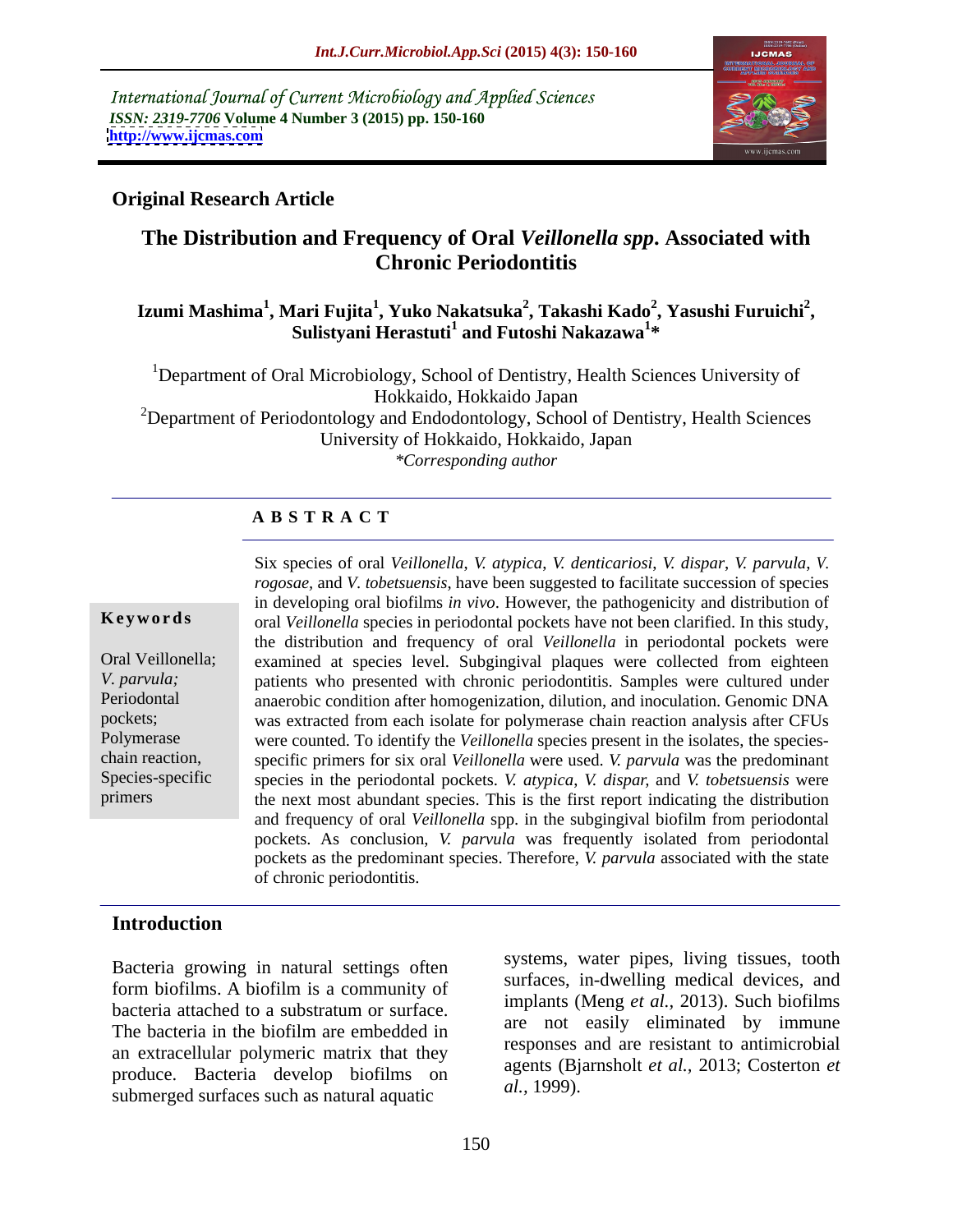composition of oral biofilms is different from health to disease. Dental plaque is the source of microorganisms that cause oral 2010), in intraradicular infections

glycoproteins adsorbed onto the tooth enamel. Biofilms are not formed by random, simultaneous colonization by these species, Previously, Igarashi et al. (Igarashi et al., species succession in development of oral species-specific primer pair for V. Kolenbrander, 2009; Saravanan and 424–1048) of the *dnaK* gene. Kolenbrander, 2010). The genus *Veillonella atypica*, *V. denticariosi*, *V. dispar*, *V. al.,* 1982; Rogosa, 1984; Aas *et al.,* 2005;

Human dental plaque is a well-recognized Beighton *et al.,* 2008; Mashima *et al.,* 2013). example of a natural, oral biofilm. The *V. parvula* and other oral *Veillonella* spp. infections, including dental caries and (Sundqvist, 1992; Wittgow and Sabiston, periodontal disease (Maddi and 1975; Baumgartener and Falkler, 1991) Scannapieco, 2013). In addition, in the past including abscesses (Khemaleelakul *et al.,* 20 years, oral biofilms have increasingly 2002), and in dentinal tubules in this region been reported to be involved in systemic (Peters *et al.,* 2001). They are volatile diseases (Maddi and Scannapieco, 2013; sulfur-compound-producing bacteria that are Mohangi *et al.,* 2013; Okuda *et al.,* 2004; responsible for oral malodor (Aas *et al.,* Oppermann *et al.,* 2012). 2005; Faveri *et al.,* 2006; Haraszthy *et al.,* It was reported that the human oral cavity 2003; Washio *et al.,* 2005). However, the contains more than 19,000 microbial pathogenic roles of *Veillonella* spp. in oral phylotypes (Keijser *et al.,* 2008). Dental infections have not yet been fully clarified, plaque is a multispecies biofilm, whose nor have the distribution and frequency of development is initiated by adherence of these 6 species been clarified in subgingival pioneer species to the salivary proteins and biofilm from patients who present with have also often been identified in cases of severe early childhood caries(Kanasi *et al.,* 2010), in intraradicular infections 2007; Hughes *et al.,* 1988; Marger *et al.,*

but rather by selective, reproducible, and 2009) reported the successful design of sequential colonization (Diaz *et al.*, 2006; species-specific primer sets for 5 species of Nyvad and Kilian, 1987). Oral species of oral *Veillonella* (*V. atypica*, *V. denticariosi*, *Veillonella* have been reported to play a *V. dispar*, *V. parvula*, and *V. rogosae*) based central role as early colonizers in the on a highly variable region (positions 2500– multispecies community formation involved 3100) of the *rpoB* gene. In addition, in biofilm formation, and to facilitate Mashima and Nakazawa (2013) designed a biofilms *in vivo* (Saravanan and *tobetsuensis* based on a region (positions chronic periodontitis. Previously, Igarashi *et al.* (Igarashi *et al.,* species-specific primer pair for *V.* 

consists of small, strictly anaerobic, gram- In a previous study, we investigated the negative cocci that lack flagella, spores, or a distribution and frequency of oral *Veillonella* capsule. At the present time, 6 species, *V.*  species in tongue biofilms of healthy adults *parvula*, *V. rogosae*, and *V. tobetsuensis,* (Mashima *et al.,* 2011; Mashima and have been isolated from human oral cavities Nakazawa, 2013). These species-specific (Byun *et al.,* 2007; Arif *et al.,* 2008; primers could be useful to clarify the Kolenbrander and Moore, 1992; Mays *et al.,* distribution and frequency of oral *Veillonella* 1982; Rogosa, 1984; Mashima *et al.*, 2013). Species, towards an investigation of their relationship with oral infections and *Veillonella* spp. are dental plaque biofilms of systemic infectious diseases (Mashima *et*  the tongue and the buccal mucosa (Mays *et al.,* 2011; Mashima and Nakazawa, 2013; using these species-specific primers species, towards an investigation of their relationship with oral infections and Igarashi *et al.,* 2009).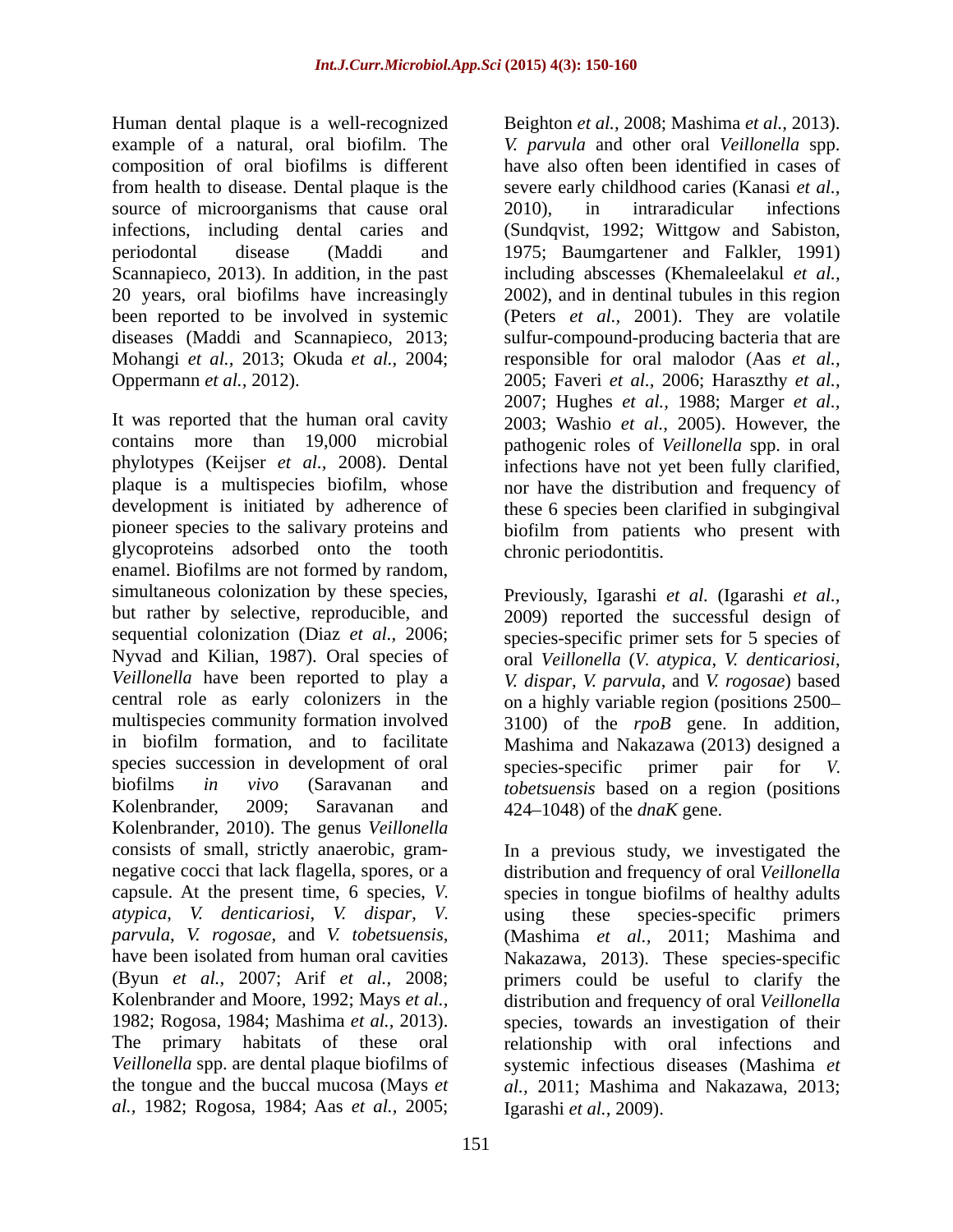Therefore, the aim of this study was to **Sampling of Subgingival Biofilm** determine the distribution and frequency of oral *Veillonella* species in subgingival Subgingival biofilm samples were collected, biofilms from patients presenting with using sterile paper points, from the chronic periodontitis using these species- periodontal pockets. Samples were also specific primers. This is the first report collected from the gingival sulcus of the indicating the distribution and frequency of contra lateral site, as a control, for oral *Veillonella* at the species level in biofilms from pathogenic sites of human frequency of *Veillonella* species in regions oral cavities. that did not exhibit periodontal disease.

This study received an approval from the and agreed to participate by providing  $10^8$ . written, informed consent.

Eighteen teeth were selected from 9 males clinical and radiographic examinations at the Infusion (Difco Laboratories, BD) dental clinic of the Health Sciences supplemented with 5% (volume/volume)<br>University of Hokkaido. None of the defibrinated sheep blood (BHI agar), and the medication (including contraceptive pills for

The inclusion criteria included chronic samples on *Veillonella* agar were incubated periodontitis and the absence of systemic for 5 days and those on BHI agar were diseases. For the diagnosis of chronic incubated for 7 days. The total number of periodontitis, the following clinical-bacteria in the samples was determined by radiographic factors were considered: counting the total number of colonies on the clinical attachment loss, the presence of BHI agar, and the number of *Veillonella* was inflammation, probing depth  $\geq 4$  mm and bone loss (Lindhe *et al.,* 2003; Savage *et al.,* 2009; Pereira *et al.,* 2011). Exclusion criteria *Veillonella* agar. Bacterial cells of typical were the use of antibiotic therapy (within 6 colonies were confirmed using light months before sample collection).

### **Sampling of Subgingival Biofilm**

contra lateral site, as a control, comparison of the distribution and

**Materials and Methods** Samples in reduced transport fluids were **Subjects Subjects SO**% N<sub>2</sub>, 10% CO<sub>2</sub>, and 10% H<sub>2</sub> to the Ethics Committee, Health Sciences Hokkaido, Hokkaido, Japan, in < 1 hour University of Hokkaido, Hokkaido, Japan, from the time of collection. The samples under process number 084/2013, and data were immediately placed in 1 mL of sterile were collected over a period between 2013 saline. Samples were homogenized 100 and 2014. The participants were made aware times to disperse the biofilm and serially of the objectives and procedures of the study diluted 10-fold with sterile saline from 10<sup>3</sup>transported in an anaerobic box containing Laboratory of Oral Microbiology, School of Dentistry, Health Sciences University of  $3<sup>2</sup>$  $10^8$ . .

## **Culture Conditions**

and 9 females (age range: 26 to 80 years) Aliquots of serial 10-fold dilutions (100  $\mu$ L) with periodontal lesions diagnosed through were used to inoculate Bacto<sup>TM</sup> Brain Heart University of Hokkaido. None of the defibrinated sheep blood (BHI agar), and the patients was a smoker or was using any selective medium, *Veillonella* agar (Rogosa females). were incubated under anaerobic conditions TM Brain Heart Infusion (Difco Laboratories, BD) supplemented with 5% (volume/volume) *et al.,* 1958). After inoculation, all samples  $(N_2:CO_2:H_2 = 80\% : 10\% : 10\%)$  at 37°C; determined by counting the total number of typical *Veillonella* colonies on the microscopy after gram staining.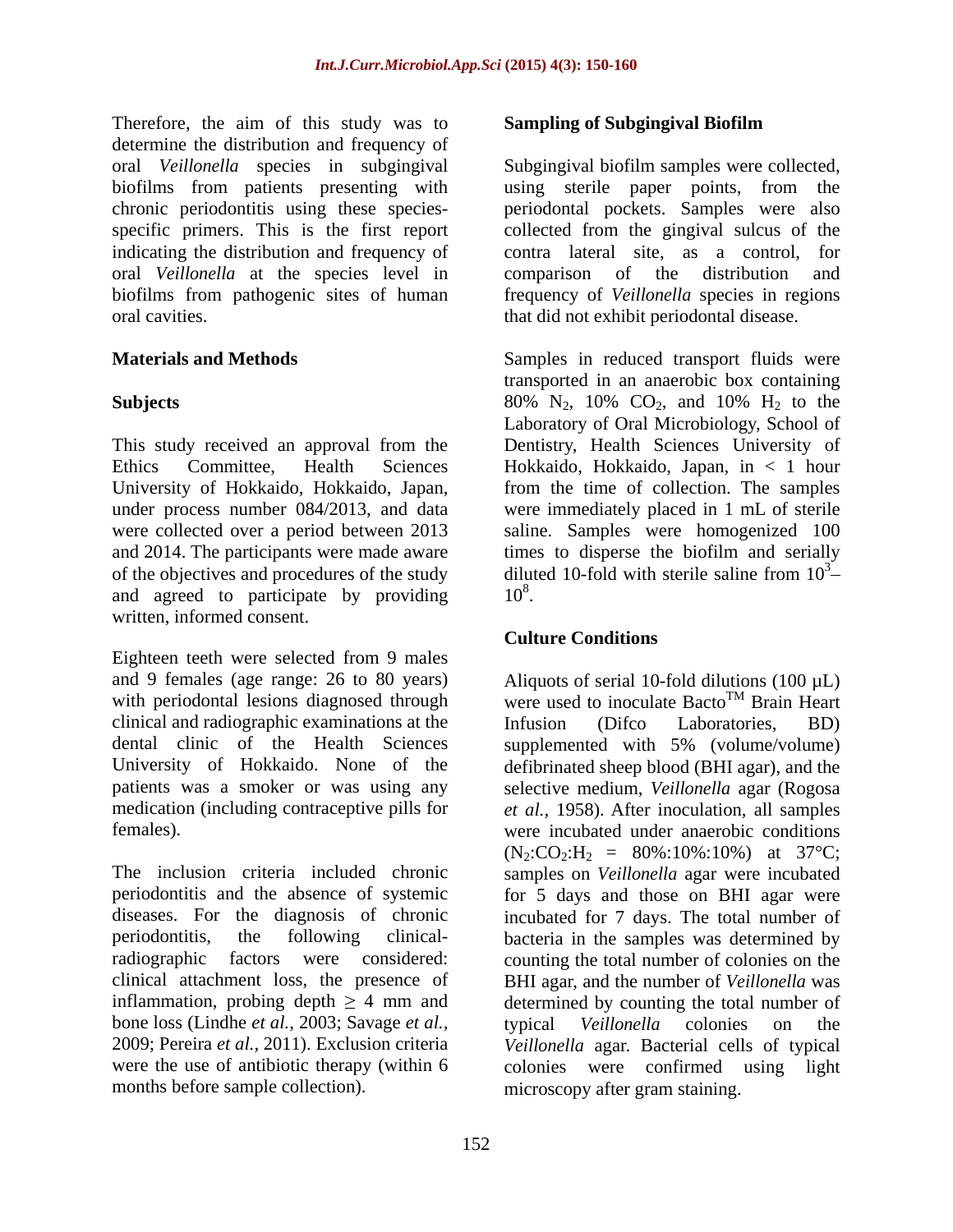GAAGCATTGGAAGCGAAAGTTTCG-3') stain. for *V. parvula*, ROGF (5'-ATTGCAGAAGATGTAACATGAAGC-3') Data Analysis for *V. rogosae*, ATYF (5'-TCTCTTTGGGAAGAATTAGAACGC-3') for *V. atypica*, and DISF (5'- Wilcoxon t-test with ystat 2008 software. A AACGCGTTGAAATTCGTCATGAAC-3')  $p$ -value <0.05 was considered statistically for *V. dispar* (Igarashi *et al.,* 2009). In addition, a single reverse primer, VR  $(5')$ -GTGTAACAAGGGAGTACGGACC-3'), **Result and Discussion** was used for all five oral *Veillonella* species. These primers were designed based on the The subgingival biofilms yielded high sequence of a conserved region of the *rpoB* numbers of bacterial colonies on BHI agar. gene (Igarashi *et al.,* 2009). The species specific primer pair, forward VTF  $(5'$ - (CFU/mL) per paper point were 5.5 ( $\pm$  0.3) CTCTCAACGTCAAGCAACAAAAGATG C-3') and reverse VTR (5'-GATAAGG TAGTTCATGATGCGTTGG-3 ), were used for *V. tobetsuensis*; it was designed based on the sequence of a conserved region of the *dnaK* gene (Mashima *et al.,* 2013). For identification of oral *Veillonella* at the genus level, we used a single primer set: VeillrpoBF (5'-GTAACAAAGGTGTCGTTTC TCG-3') and Veill-rpoBR (5'-GCACCRTC AAATACAGG TGTAGC-3 ) (Arif *et al.,* 2008; Mashima *et al.*, 2013).  $10^5$  in periodontal pockets and 1.3 ( $\pm$  0.1)  $\times$ 

PCR was performed using 1  $\mu$ L of template, regular and slightly domed in shape with an

**DNA extraction** 2.5 µL of each primer (10 pmol/mL), 19 µL Genomic DNA was extracted from Master Mix (Applied Biosystems). These individual bacterial cells using the mixtures were subjected to preheating at InstaGene Matrix Kit (Bio-Rad) according 94°C for 15 min followed by 20 cycles of to the manufacturer's instructions. DNA  $92^{\circ}$ C for 1 min, annealing at 57 $^{\circ}$ C for 1 min, concentrations were determined by and extension at 72°C for 1 min, with a final measuring their absorption at  $OD_{260}$ . extension at  $72^{\circ}$ C for 5 min. When using **Identification of** *Veillonella spp***.** to preheating at 94°C for 5 min followed by For identification of oral *Veillonella* at the  $61.5^{\circ}$ C for 30 s, and extension at 72<sup>o</sup>C for species level, we used species-specific 30 s, with a final extension at 72<sup>o</sup>C for 5 forward primers, DENF (5'- min. PCR products were applied to 1.5% GAAAGAAGCGCGCACCGACAGT-3') agarose gels. Following electrophoresis, gels for *V. denticariosi*, PARF (5'- were stained with SYBR® Safe DNA gel of  $H_2O$ , and 25 µL of AmpliTaq Gold<sup>®</sup> 360 VTF and VTR, the reactions were subjected 30 cycles of 94°C for 30 s, annealing at stain. **Example 20** Stain Stain Stain Stain Stain Stain Stain Stain Stain Stain Stain Stain Stain Stain Stain Stain Stain Stain Stain Stain Stain Stain Stain Stain Stain Stain Stain Stain Stain Stain Stain Stain Stain Stai

# **Data Analysis**

Statistical significance was determined using significant.

# **Result and Discussion**

**PCR Protocol** sites. Typical *Veillonella* colonies on the Mean (± SE) colony-forming units  $\times$  10<sup>6</sup> with a median of 2.3  $\times$  10<sup>6</sup> in  $6 \text{ in}$ in periodontal pockets and 1.3 ( $\pm$  0.09)  $\times$  10<sup>6</sup> 6 with a median of  $0.2 \times 10^6$  in the gingival  $^6$  in the gingivel in the gingival sulcus, as a control (Table 1, 2). In addition, when the number of *Veillonella* spp. present in the samples from the 16 subjects was counted using selective medium (Table 1, 2), the mean  $(\pm \text{ SE})$  colony-forming units (CFU/mL) of *Veillonella* spp. per subject were 3.3 ( $\pm$  0.2)  $\times$  10<sup>5</sup> with median of 0.6  $\times$ with median of  $0.6 \times$  $10^5$  with a median of  $0.01 \times 10^5$  at control  $\frac{5}{2}$  at earned at control selective medium were 2–4 mm in diameter,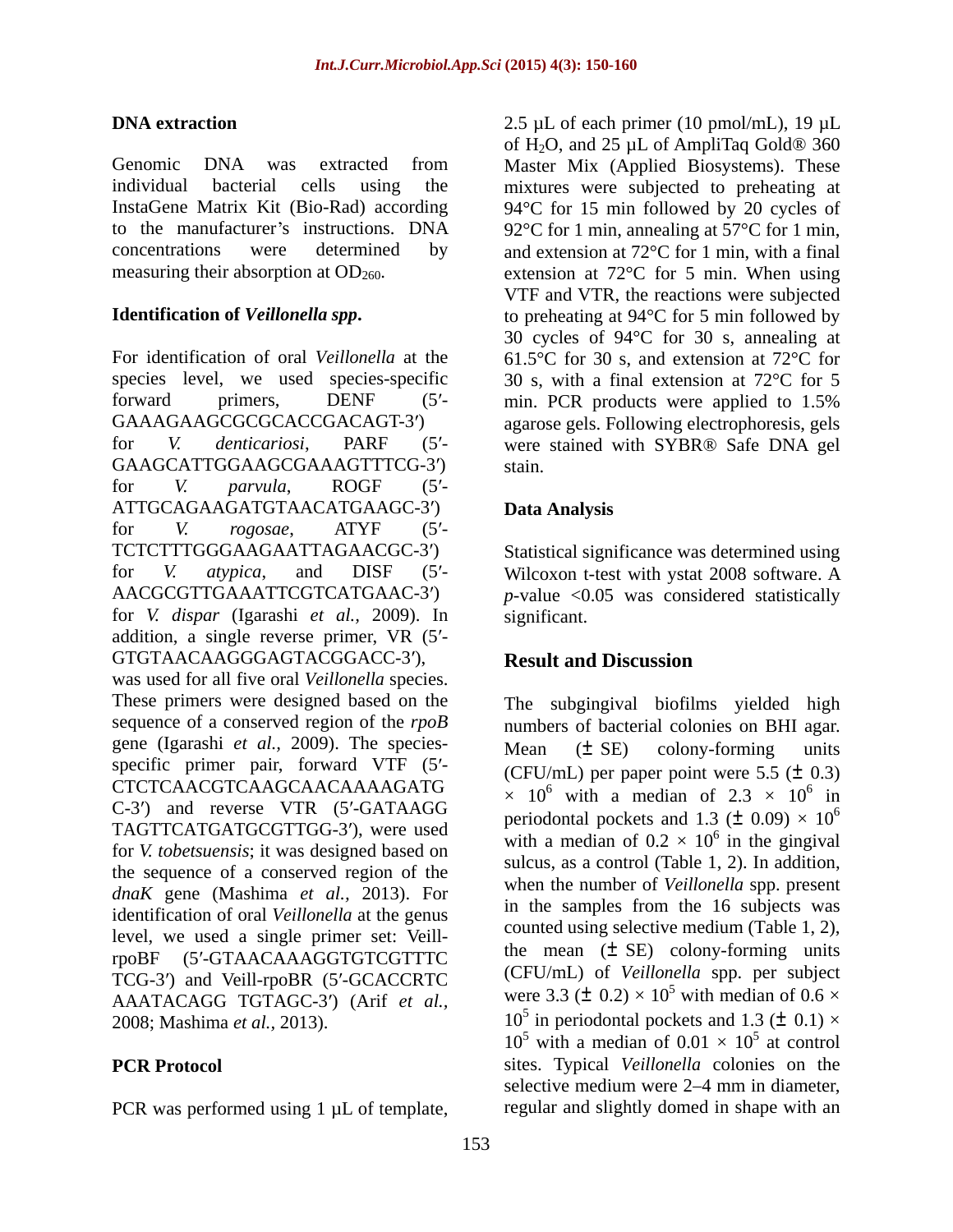entire edge, opaque, and grayish white; they were composed of small, gram-negative coccal cells, mainly growing as single cells but with some short chains visible. The detection limit was dependent on the number Of the 442 strains isolated in this study, no of bacteria in the sample, but was <0.1% of the total colony count. species specific primers with DNA from 43

From the 18 periodontal pockets and 18 pockets (3 isolates) and in 3 subjects from gingival sulcus sites, a total of 206 and 236 isolates, respectively, were identified as members of genus *Veillonella* using the *V. parvula* was found to be the predominant genus-specific primer set, Veill-rpoBF and oral *Veillonella* species, and *V. rogosae* was Veill-rpoBR. Using species-specific primers, detected at low frequency in both the 399 of the 442 total isolates from both sites periodontal pockets and the gingival sulcus were identified as either *V. atypica*, *V.*  in several subjects (Fig. 1). In our previous *denticariosi*, *V. dispar*, *V. parvula*, *V. rogosae,* or *V. tobetsuensis*. Of the 206 predominant species in tongue biofilms, but isolates from periodontal pockets, 36, 24, 111, 10, and 22 isolates were identified as *V.*  identified as *V. parvula* (Mashima *et al., atypica*, *V. dispar*, *V. parvula*, *V. rogosae,* 2011). Although there is no clear and *V. tobetsuensis*, respectively. Of the 236 explanation at present, this result may control isolates, 42, 47, 59, 13, and 35 indicate differential habitat selection isolates were classified as *V. atypica*, *V.*  between *V. parvula* and *V. rogosae* in human *dispar*, *V. parvula*, *V. rogosae,* and *V. tobetsuensis*, respectively.

The ratio of the number of isolates of each species most closely related to V. rodentium, species to the total number of *Veillonella* according to 16S rRNA and *dnaK* gene number of isolates of each species to the *denticariosi* have been isolated from human total number of *Veillonella* isolates, from carious dentine (Byun *et al.*, 2007) and 1

*V. parvula* was found to be the predominant oral species in both the periodontal pockets This result might indicate that V. in 14 out of 18 subjects. Furthermore, in subjects 1, 3, 5, and 14, only *V. parvula* was isolated from periodontal pockets (Table 1). Hellar *et al.* (2012) and Silva-Boghossian *et V. atypica*, *V. dispar,* and *V. tobetsuensis al.* (2013) identified *Veillonella* species in were detected in both periodontal pockets subgingival biofilm samples from patients

(Fig. 1). However, *V. rogosae* was detected at a low frequency, and *V. denticariosi* was not detected in any of the subjects (Fig. 1).

PCR products were detected using the isolates from 2 subjects from periodontal pockets (3 isolates) and in 3 subjects from gingival sulcus as control (40 isolates).

study, *V. rogosae* was found to be the several isolates from that region were indicate differential habitat selection oral cavities.

isolates from each subject is shown in table sequence analyses published in 2007 (Byun 1, 2. Figure 1 shows the ratio of the total *et al.,* 2007).To date, only 2 strains of *V.*  total number of *Veillonella* isolates, from carious dentine (Byun *et al.,* 2007) and 1 both periodontal pockets and the gingival strain from human tongue biofilm (Mashima sulcus, respectively. *et al.,* 2011). In this study, no strain of *V.*  and the gingival sulcus (Fig. 1). In *denticariosi* occupied different habitats in periodontal pockets, *V. parvula* was detected human oral cavity from other oral *V. denticariosi* has been established as the species most closely related to *V. rodentium*, according to 16S rRNA and *dnaK* gene *denticariosi* have been isolated from human *denticariosi* was isolated from either periodontal pockets, or the gingival sulcus. This result might indicate that *Veillonella* species.

and the gingival sulcus, at comparable levels presenting with chronic periodontitis.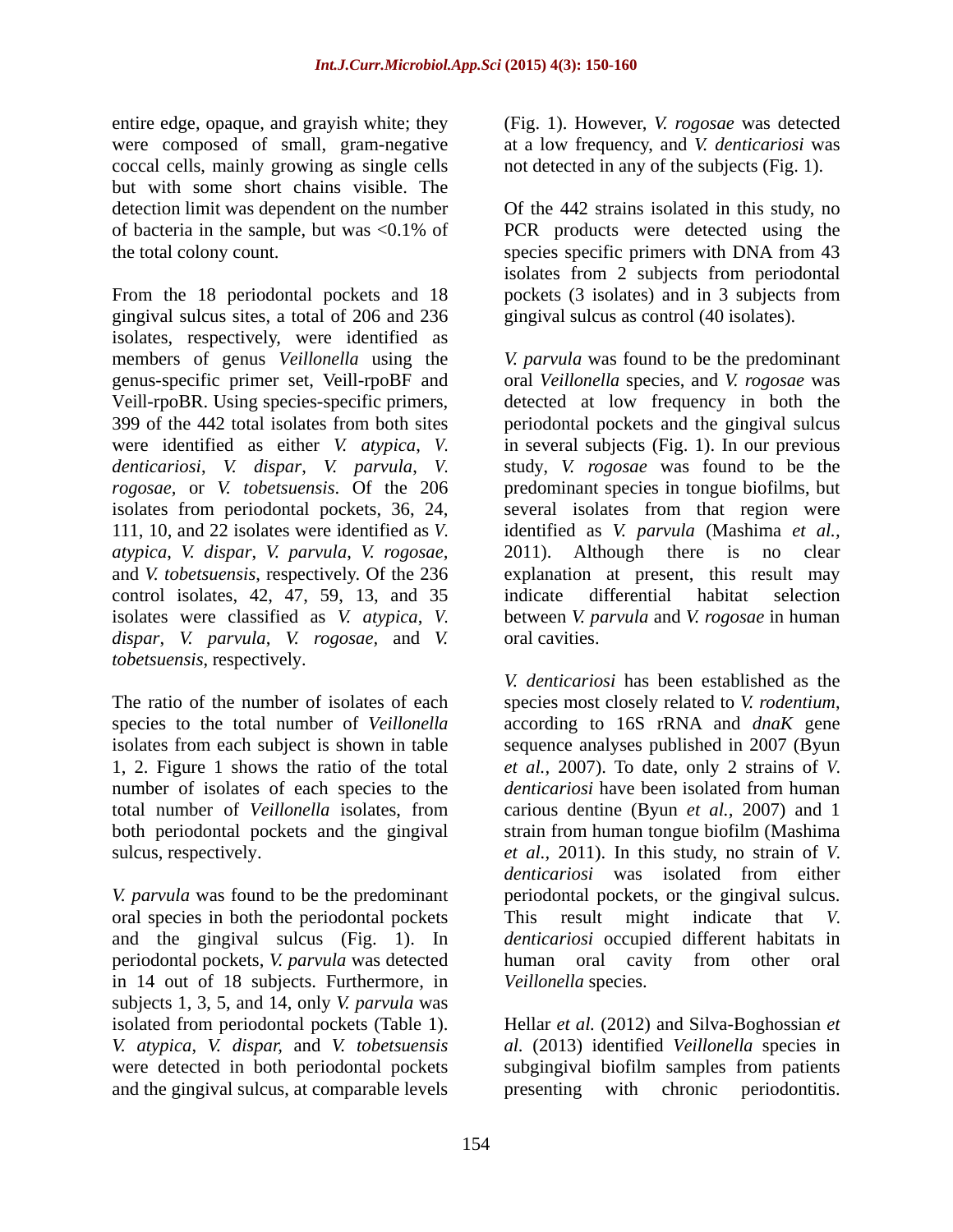Similarly, Takeshita *et al.* (2009) chronic periodontitis are likely to be affected demonstrated that oral *Veillonella* species with other systemic diseases caused by were more often predominant in saliva from *Veillonella* species, especially *V. parvula*. patients with chronic periodontitis than in

*Veillonella*. Consequently, five of the six identified, with the exception of *V.*  sulcus. *V. parvula* was frequently detected as *Veillonella* produces highly Compared with subjects from the gingival sulcus as control, the number of isolates of the subjects from periodontal pockets (Fig. 2). These findings indicate that frequent biofilms (Saravanan and Kolenbrander, isolation of *V. parvula* might be an index for 2009; Saravanan and Kolenbrander, 2010;

to be caused by *V. parvula*, such as meningitis and *V. parvula* bacteremia (Frank responses in patients with inflammatory

These reports and our findings in this study suggest that patients who present with *Veillonella* species, especially *V. parvula*.

healthy people. However, these reports did Several reports have demonstrated that not identify the *Veillonella* isolates to the *Veillonella* produces vitamin K, which is species level. The stimulate the growth of the stimulate the growth of the stimulate the growth of the stimulate the growth of the stimulate the growth of the stimulate the growth of the stimulate the growth of the stimula In this study, *Veillonella* species-specific *Porphyromonas gingivalis* (Marcotte and primer sets were used for identification of Lavoie, 1998; Hojo *et al.,* 2007). In a 442 isolates identified as member of genus summary of the implications of *Veillonella* known species of oral *Veillonella* were (Delwiche *et al.,* 1985) stated that: (a) *denticariosi,* in these subjects collected from community of biofilms and becomes more the periodontal pockets and the gingival prominent as the biofilm develops; (b) the predominant species in periodontal lipopolysaccharides (LPS); (c) *Veillonella* pockets and the gingival sulcus as control. can form associations with other oral *V. parvula* was significantly high level in the although *Veillonella* species have so far been the state of chronic periodontitis. Mashima and Nakazawa, 2014), it was<br>
suggested in this study that they might also<br>
Many types of infections have been reported contribute to form the biofilm at late stage as typical periodontal pathogen in periodontal diseases, Delwiche *et al. Veillonella* makes up part of the microbial *Veillonella* produces highly microbes that facilitate its establishment in oral microbial ecosystem. Thus, recognized as early colonizers in oral biofilms (Saravanan and Kolenbrander, 2009; Saravanan and Kolenbrander, 2010; Mashima and Nakazawa, 2014), it was suggested in this study that they might also contribute to form the biofilm at late stage as the one of periodontal pathogens.

*et al.*, 2000; Fisher and Denison, 1996). In this study, 43 isolates could not be Recently, it was reported that dysbiosis of identified as belonging to the 6 oral salivary microbiota, such as *Veillonella Veillonella* species reported to date, using species, is associated with inflammatory species-specific primer sets for PCR. bowel disease (Said *et al.,* 2014). In members of the genus *Veillonella,* using addition, oral biofilms have increasingly *Veillonella* genus-specific primers. Although been reported to be involved in systemic only six species of oral *Veillonella* have diseases (Maddi and Scannapieco, 2013; previously been reported, these results Mohangi *et al.,* 2013; Okuda *et al.,* 2004; suggest that other *Veillonella* species may Oppermann *et al.*, 2012). **also** inhabit the human oral cavity. In In this study, 43 isolates could not be identified as belonging to the 6 oral However, these 43 strains were confirmed as addition, these 43 isolates may be members of one or more novel *Veillonella* species.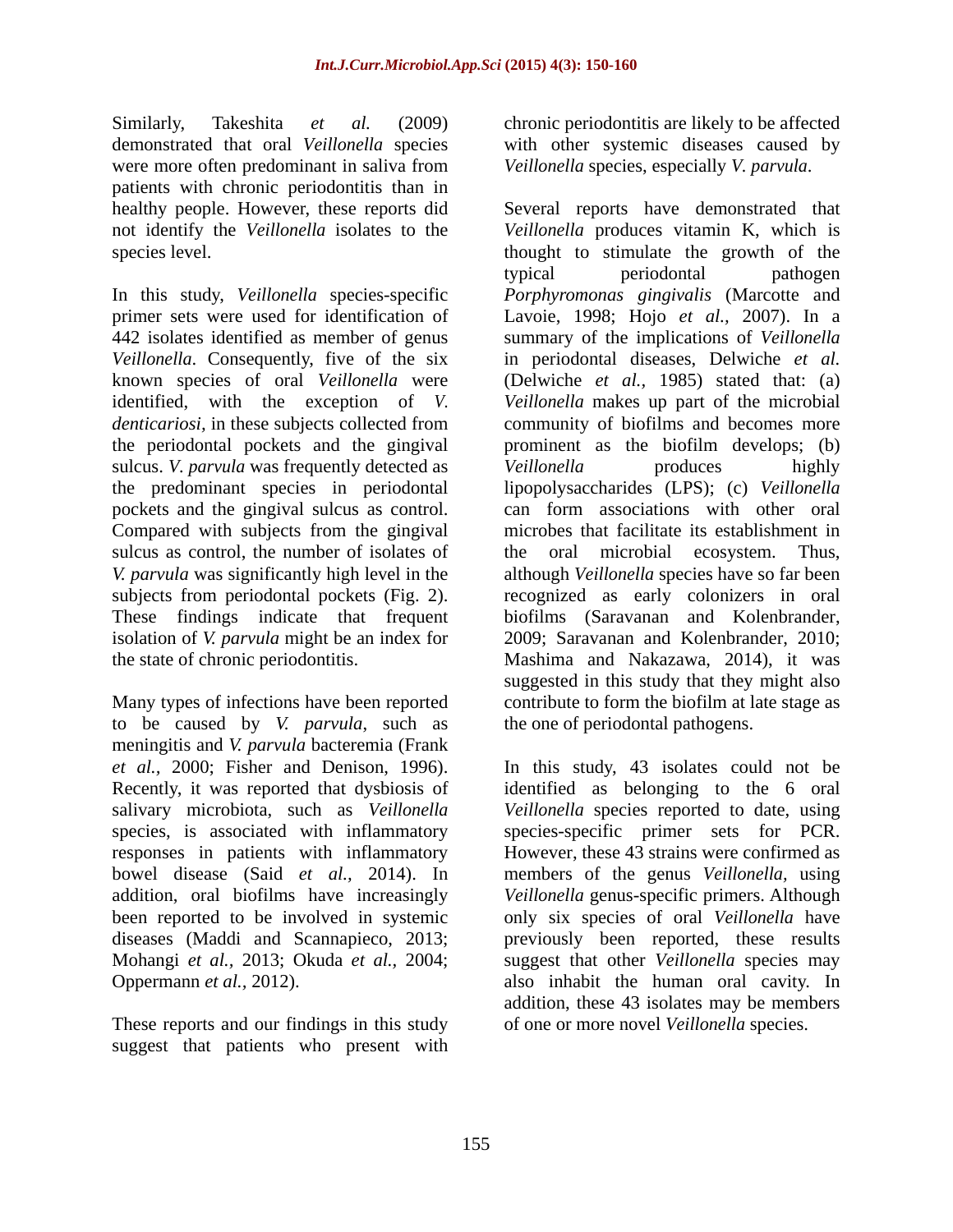| Subject Sex | i otal nun                  |                     | <b>Isolated Veillonella</b> |         |              |      |  |                                 |                |
|-------------|-----------------------------|---------------------|-----------------------------|---------|--------------|------|--|---------------------------------|----------------|
|             | All bacteria                | $V$ eillonella spp. | $\text{Total number}$ V     | atypica | aenticariosi |      |  |                                 |                |
|             | $\Gamma$ Fil $\mu$ $\Gamma$ |                     | (100%)                      |         |              |      |  | $1 \frac{W_{\rm b}}{W_{\rm b}}$ |                |
|             |                             |                     |                             |         |              |      |  |                                 |                |
|             |                             |                     |                             |         |              |      |  |                                 |                |
|             |                             |                     |                             |         |              |      |  |                                 | 0.0            |
|             |                             |                     |                             |         |              |      |  |                                 | 0.0            |
|             |                             |                     |                             |         |              |      |  |                                 | 00             |
|             |                             |                     |                             |         |              |      |  |                                 | 10(            |
|             |                             |                     |                             |         |              |      |  |                                 | 56             |
|             | -0.04                       |                     |                             |         |              |      |  |                                 | 0.0            |
|             |                             | (1)(1)              |                             |         |              |      |  |                                 | 0 <sub>0</sub> |
|             |                             |                     |                             |         |              |      |  |                                 | 00             |
|             |                             |                     |                             |         |              |      |  |                                 | 0 <sup>0</sup> |
|             |                             |                     |                             |         |              |      |  |                                 |                |
|             | - 0.08                      |                     |                             | - 00    |              |      |  |                                 | $\Omega$       |
|             |                             | - 0 0 4             |                             |         |              | 50.0 |  |                                 | 0.0            |
|             |                             |                     |                             |         |              |      |  |                                 | 0.0            |
|             |                             |                     |                             |         |              |      |  |                                 | 0.0            |
|             |                             |                     |                             |         |              |      |  | າາາ                             | 0.0            |
|             |                             | 14 <sub>0</sub>     |                             | -00     |              |      |  |                                 | $\Omega$       |
| 18          | M<br>- 1.0                  | 0.0001              |                             | 100.0   |              |      |  |                                 | 0.0            |

**Table.1** The ratio of the number of isolates of each species to the total number of *Veillonella* isolates from periodontal pockets

The total colony counts for anaerobic bacteria on BHI agar, the total colony counts for *Veillonella* species on *Veillonella* agar, and the total number of isolates identified using the *Veillonella* genus-specific primer set. CFU: colony forming unit; detection limit <0.1% of the total count. Individual species as a percentage of the number of isolates identified using the species-specific primer sets for each subject ( $n = 18$ ) from the periodontal pockets.

### **Table.2** The ratio of the number of isolates of each species to the total number of *Veillonella* isolates from the gingival sulcus, as a control

| Subject Sex | Total number                        |                                        |                         | Isolated Veillonella spp. |                |    |                |                |                                                   | the contract of the contract of the contract of the contract of |
|-------------|-------------------------------------|----------------------------------------|-------------------------|---------------------------|----------------|----|----------------|----------------|---------------------------------------------------|-----------------------------------------------------------------|
|             | All bacteria                        | Veillonella spp.                       |                         |                           |                |    |                |                |                                                   |                                                                 |
|             |                                     |                                        |                         |                           |                |    |                |                |                                                   |                                                                 |
|             |                                     |                                        |                         |                           |                |    | 1000           | 0 <sub>0</sub> | 00                                                |                                                                 |
|             | 00 O                                | 0.0015                                 |                         |                           |                |    |                | 0 <sub>0</sub> | 100.0                                             |                                                                 |
|             |                                     | 001                                    |                         |                           |                |    |                | 0.0            | 0 <sub>0</sub>                                    |                                                                 |
|             | 0.07                                | 0.018                                  |                         |                           |                |    | 00             |                |                                                   |                                                                 |
|             |                                     |                                        |                         |                           |                |    |                |                |                                                   |                                                                 |
|             |                                     |                                        |                         |                           |                |    |                | 0 <sub>0</sub> | 0 <sub>0</sub>                                    | 55.0                                                            |
|             |                                     |                                        |                         |                           |                |    | 0 <sub>0</sub> | 0.0            | 0 <sub>0</sub>                                    | 0 <sub>0</sub>                                                  |
|             | 0.02                                | 0.002                                  |                         |                           |                |    | 00             | 0 <sub>0</sub> | 0 <sub>0</sub>                                    |                                                                 |
|             |                                     | 002                                    |                         |                           |                |    |                |                |                                                   |                                                                 |
| $10-10$     |                                     | 0.031                                  |                         | 484                       |                |    |                | 0 <sub>0</sub> |                                                   |                                                                 |
|             | 0.004                               | 0.0011                                 |                         | 27 <sup>o</sup>           |                |    | 63.6           | 0.0            |                                                   |                                                                 |
|             | 0.0002                              | 00                                     |                         |                           |                |    | 0 <sub>0</sub> | 0.0            | 0 <sub>0</sub>                                    |                                                                 |
|             |                                     |                                        |                         |                           |                |    |                | 0 <sub>0</sub> |                                                   |                                                                 |
|             |                                     |                                        |                         |                           |                |    |                | 0 <sub>0</sub> |                                                   |                                                                 |
|             |                                     |                                        |                         |                           |                |    |                |                |                                                   |                                                                 |
|             |                                     |                                        |                         |                           |                |    | 0 <sub>0</sub> | 0 <sub>0</sub> | 0 <sub>0</sub>                                    |                                                                 |
|             | 0.04                                | 0.002                                  |                         |                           |                |    |                | 25.0           | 50                                                |                                                                 |
| 17          |                                     |                                        |                         |                           |                |    |                | 0.0            |                                                   |                                                                 |
| 18          | 10<br>the control of the control of | 0.002<br>the control of the control of | the control of the con- | 50                        | 0 <sub>0</sub> | 00 | 0 <sub>0</sub> | 15.0           | 0 <sub>0</sub><br>the contract of the contract of | 80.0                                                            |

Total colony counts of anaerobic bacteria on BHI agar, total colony counts of *Veillonella* species on *Veillonella* agar, and total number of isolates identified using the *Veillonella* genus-specific primer set. CFU: colony forming unit; detection limit <0.1% of the total count. Individual species as a percentage of the number of isolates identified using the species-specific primer sets for each subject  $(n = 18)$  from the gingival sulcus, as a control.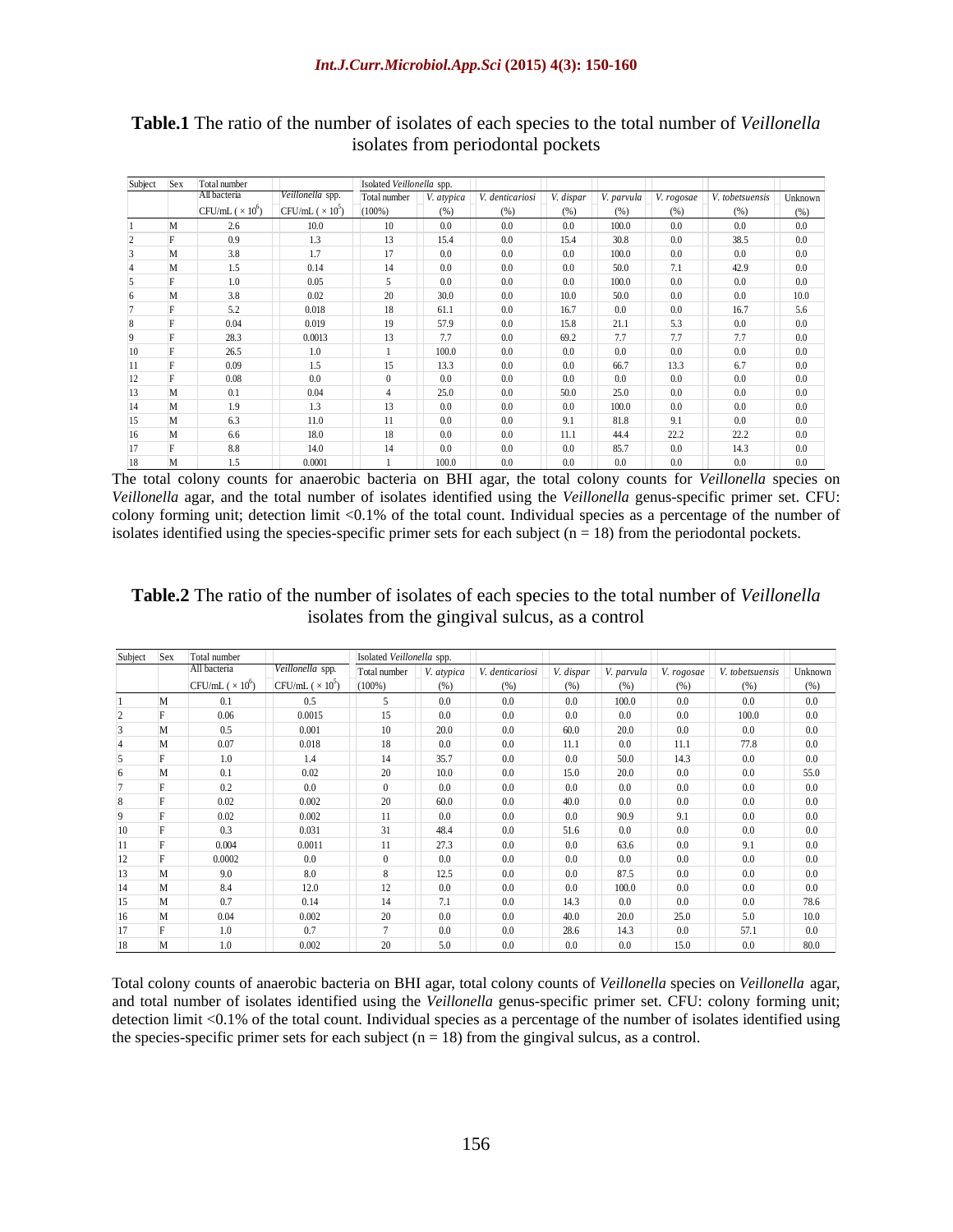**Fig.1** The percentage of the six oral *Veillonella* species (including unknown strains belonging to the genus *Veillonella*). Total isolated number of each *Veillonella* species were expressed in percent of total isolated number as *Veillonella* in samples (n = 18) from the periodontal pockets and in samples  $(n = 18)$  the gingival sulcus, as control



**Fig.2** Significant difference in number of V. parvula between periodontal pockets and gingival sulcus  $* P < 0.05$ 



this is the first report indicating the pockets than that in the gingival sulcus when distribution and frequency of oral *Veillonella* the frequency was compared at species level species in the subgingival biofilm from periodontal pockets, as determined using species-specific PCR primers. The results of this study demonstrate that the distribution and frequency of oral *Veillonella* differed in *Veillonella* species in oral infections, different oral sites. The results also suggested that several factors are likely to influence their colonization of human oral **Acknowledgments** cavities. In addition, the present study showed that the frequency of *V. parvula* was We are grateful to Dr. Arihide Kamaguchi

In conclusion, to the best of our knowledge, significantly higher in the periodontal among oral *Veillonella*. Therefore, *V. parvula* associated with the state of chronic periodontitis. Further studies are needed to reveal the pathogenic especially chronic periodontitis.

### **Acknowledgments**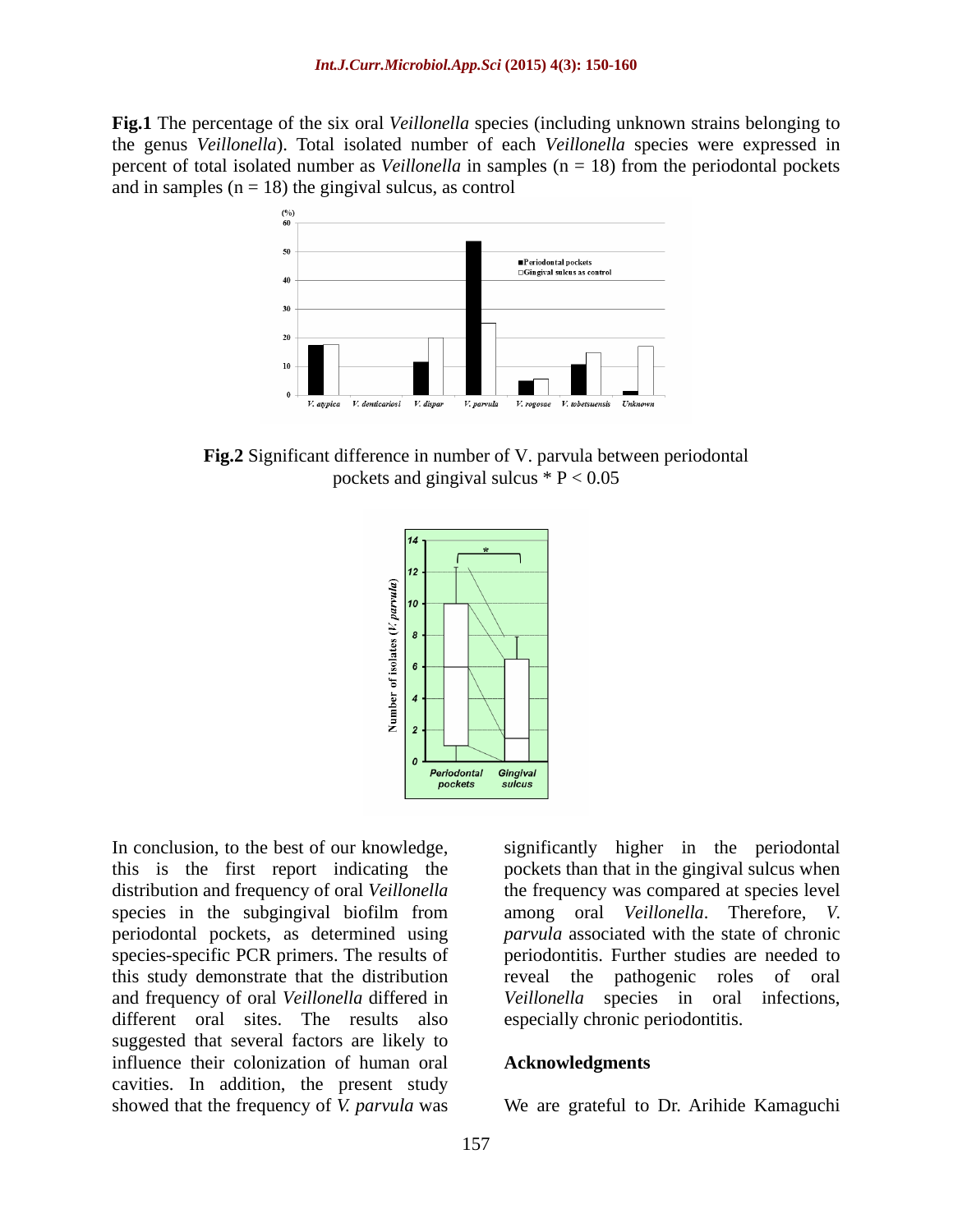and Hiroshi Miyakawa of the Department of Oral Microbiology, School of Dentistry, Health Sciences University of Hokkaido, for Costerton, J.W., Stewart, P.S., Greenberg, technical assistance. This study was supported in part by a JSPS KAKENHI Grant Number 26462793, a Grant-in-Aid for Scientific Research (C) from the Ministry of Delwiche, E.A., Pestka, J.J., Tortorello, Education, Culture, Sports, Science and M.L. 1985. The Veillonellae: gram Technology, a Grant-in-Aid for the 2014- 2015 Research Project of the Research Institute of Personalized Health Sciences, Diaz, P.I., Chalmers, N.I., Rickard, A.H., Health Sciences University of Hokkaido, and an Iwadare Scholarship from the Iwadare Scholarship Foundation. characterization of subject-specific

- Aas, J.A., Paster, B.J., Stokes, L.N., Olsen, Faveri, M., Feres, M., Shibli, J.A.,
- *Veillonella rogosae* sp. nov., an
- Baumgartener, J.C., Falkler, W.A. Jr. 1991. *Microbiol.*, 34: 3235–3236.
- Beighton, D., Clark, D., Hanakura, B., of Veillonella Infe<br>Gilbert, S., Do, T. 2008. The Dis., 31: 839–840. of the tongue of healthy adults *Oral. Microbiol. Immunol.,* 23: 344
- Bjarnsholt, T., Alhede, M., Alhede, M., *Assoc.*, 138: 1113–1120.<br>Eickhardt-Sørensen, R.S., Moser, C., Heller, D., Silva-Boghossian, C.M., do<br>Kühl, M., Jensen. Ø.P., Høiby, N. Souto, R.M., Colombo, A.P. 2012.
- Byun, R., Carlier, J.P., Jacques, N.A., periodontal di<br>Marchandin, H., hunter, N. 2007. 57: 973–980.

*Int. J. Syst. Evol. Microbiol.,* 57: 2844 2848.

- E.P. 1999. Bacterial biofilms: a common cause of persistent infections. *Science,* 284: 1318–1322.
- M.L. 1985. The Veillonellae: gram negative cocci with unique physiology. *Annu. Rev. Microbiol., 39: 175–193.*
- **References** colonization of enamel. *Appl. Environ.* Kong, C., Milburn, R.J., Palmer, Jr., Kolenbrander, P.E. 2006. Molecular oral microflora during initial *Microbiol., 72: 2837-2848.*
- J.A., Paster, B.J., Stokes, L.N., Olsen, Faveri, M., Feres, M., Shibli, J.A., I., Dewhirst, F.E. 2005. Defining the Hayacibara, R.F., Hayacibara, M.M., normal bacteria flora of the oral cavity. de Figueiredo, L.C. 2006. Microbiota *J. Clin. Microbiol.,* 43: 5721–5732. of the dorsum of the tongue after Arif, N., Do, T., Byun, R., Sheehy, E., Clark, plaque accumulation: an experimental D., Gilbert, S.C., Beighton, D. 2008. study in humans. *J. Periodontol.,* 77: of the dorsum of the tongue after plaque accumulation: an experimental 1539–1546.
	- anaerobic, Gram-negative coccus Fisher, G.R., Denison, R.M. 1996. isolated from dental plaque. *Int. J. Veillonella parvula* Bacteremia without *Syst. Evol. Microbiol.,* 58: 581 584. an Underlying source. *J. Clin.* Fisher, G.R., Denison, R.M. 1996. *Microbiol.,* 34: 3235–3236.
	- Bacteria in the apical 5 mm of infected Frank, O.M. 2000. *Veillonella parvula* root canals. *J. Endod.*, 17: 272–282. Meningitis: Case Report and Review Meningitis: Case Report and Review of *Veillonella* Infections. *Clin. Infect. Dis.*, 31: 839–840.
	- predominant cultivable *Veillonella* spp. Haraszthy, V.I., Zambon. J.J., Sreenivasan, identified using *rpoB* sequencing. Rego, R., Parker, C. 2007. 347. associated with halitosis. *J. Am. Dent.* P.K., Zambon, M.M., Gerber, D., Rego, R., Parker, C. 2007. Identification of oral bacterial species *Assoc.,* 138: 1113–1120.
	- 2013. The *in vivo* biofilm. *Trend.*  Subgingival microbial profiles of *Microbiol.,* 21: 466–474. **generalized** aggressive and chronic Heller, D., Silva-Boghossian, C.M., do Souto, R.M., Colombo, A.P. 2012. periodontal diseases. *Arch. Oral. Biol.,* 57: 973–980.
	- *Veillonella denticariosi* sp. nov., Hojo, K., Nagaoka, S., Murata, S., isolated from human carious dentine. Taketomo, N., Ohshima, T., Maeda, N. Taketomo, N., Ohshima, T., Maeda, N.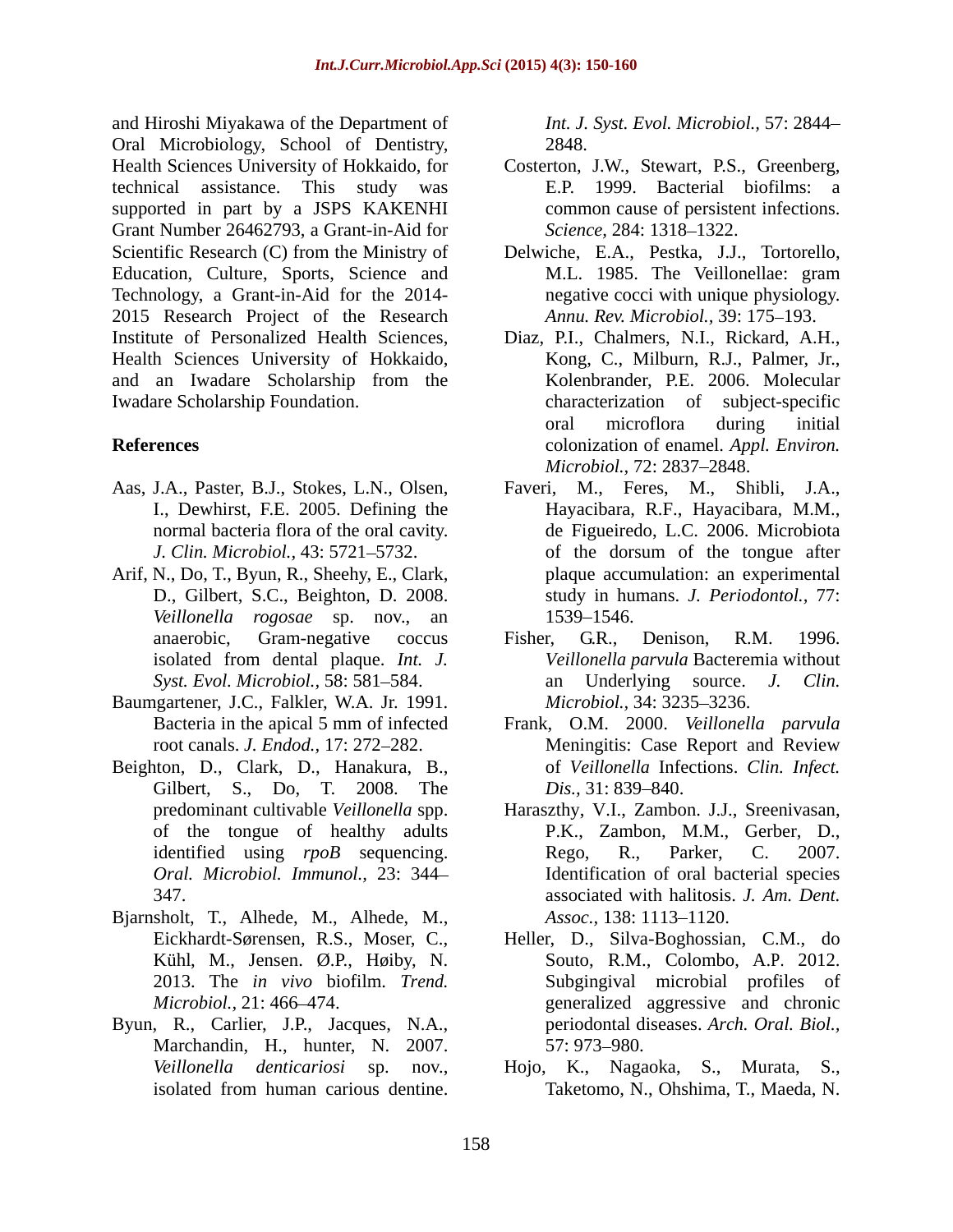2007. Reduction of vitamin K Concentration by salivary Munksgard, Oxford, United Kingdom. *Bifidobacterium* strains and their

- Hughes, C.V., Kolenbrander, P.E., J. Dent., 26: 249–254.<br>Andersen, R.F., Moore, L.V. 1988. Marcotte, H., Lavoie, M.C. 1998. Oral colonization site and oral ecology. Mol. Biol. Rev., 62: 71–109.
- Igarashi, E., Kamaguchi, A., Fujita, M., Miyakawa, H., Nakazawa, F. 2009. Identification of oral species of the
- Kanasi, E., Dewhirst, F.E., Chalmers, N.I., Gram-negative coccus isolated from<br>
Kent, R. Jr., Moore, A., Hughes, C.V., human tongue biofilms. *Int. J. Syst.*<br>
Pradhan, N., Loo, C.Y., Tanner, A.C. *Evol. Microbiol.*, 63: 14
- Keijser, B.J.F., Zaura, E., Huse, S.M., Van der Vossen, J.M.B.M., Schuren, F.H.J., Microbiol., 63: 403–407.<br>Montijn, R.C., Ten Cate, J.M., Mashima, I., Nakazawa, F. 2013.<br>Crielaard, W. 2008. Pyrosequencing Mentification of *Veillonella* 1020. Anaerobe, 22: 77–81.
- and their antimicrobial susceptibility.
- Kolenbrander, P.E., Moore, L.V.H. 1992. The genus *Veillonella*. In: Balows, H.G., Trüper, M., Dworkin, W.,
- Lindhe, J., Karing, T., Lang, N.P. 2003.

dentistry, 4th edn. Blackwell 1448 Pp.

- possible nutritional competition with Maddi, A., Scannapieco, F.A. 2013. Oral *Porphyromonas gingivalis*. *J. Appl. Microbiol.*, 103: 1964–1974. **infections**, and systemic disease. Am. biofilms, oral and periodontal *J. Dent.,* 26: 249–254.
- Coaggregation properties of human microbial ecology and the role of oral *Veillonella* spp.: relationship to salivary immunoglobulin A. *Microbial. Mol. Biol. Rev.,* 62: 71–109.
- *Appl. Environ. Microbiol.,* 54: 1957 Appl. Environ. Microbiol., 54: 1957–<br>1963. Marger, D.L., Ximenez-Fyvie, L.A., 1963. Haffajee, A.D., Socransky, S.S. 2003. Distribution of selected bacterial species on intraoral surface. *J. Clin.* Periodontol., 30: 644-654.
- genus *Veillonella* by polymerase chain Mashima, I., Kamaguchi, A., Miyakawa, H., Nakazawa, F. 2013. *Veillonella*  reaction. *Oral. Microbiol. Immunol.,* 24: 1 4. *tobetsuensis* sp. nov., an anaerobic, Gram-negative coccus isolated from human tongue biofilms. *Int. J. Syst. Evol. Microbiol., 63: 1443-1449.*
- of severe early childhood caries. 2011. The distribution and frequency *Caries Res.,* 44: 485 497. of oral *Veillonella* spp. in the tongue Mashima, I., Kamaguchi, A., Nakazawa, F. biofilm of healthy young adults. *Curr. Microbiol.,* 63: 403–407.
- analysis of the oral microflora of *tobetsuensis* in tongue biofilm by using healthy adults. *J. Dent. Res.*, 87: 1016- a species-specific primer pair. Mashima, I., Nakazawa, F. 2013. Identification of *Veillonella*  a species-specific primer pair. *Anaerobe,* 22: 77–81.
- Khemaleelakul, S., Baumgartner, J.C., Mashima, I., Nakazawa, F. 2014. The Pruksakorn, S. 2002. Identification of influence of oral *Veilloenlla* species on bacteria in acute endodontic infections biofilms formed by *Streptococcus* Mashima, I., Nakazawa, F. 2014. The influence of oral *Veilloenlla* species on species. *Anaerobe*, 28: 54–61.
	- *Oral. Surg. Oral. Med. Oral. Pathol.* Mays, T.D., Holdeman, L.V., Moore, *Oral. Radiol. Endod.,* 94: 746 755. W.E.C., Rogosa, M., Johnson, J.L. 1982. Taxnomy of the genus *Veillonella* Prèvot. *Int. J. Syst. Bacteriol.,* 32: 28–36.
	- Harder, W., Schleifer, K.H. (Eds). The Meng, C., Qingsong, Y., Hongmin, S. 2013. prokaryotes, 2nd edn. Springer, New Novel strategies for the prevention and York. Pp. 2034–2047. The treatment of biofilm related infections. treatment of biofilm related infections. *Int. J. Mol. Sci.,* 14: 18488-18501.

Clinical periodontology and implant Mohangi, G.U., Singh-Rambirich, S., Mohangi, G.U.,